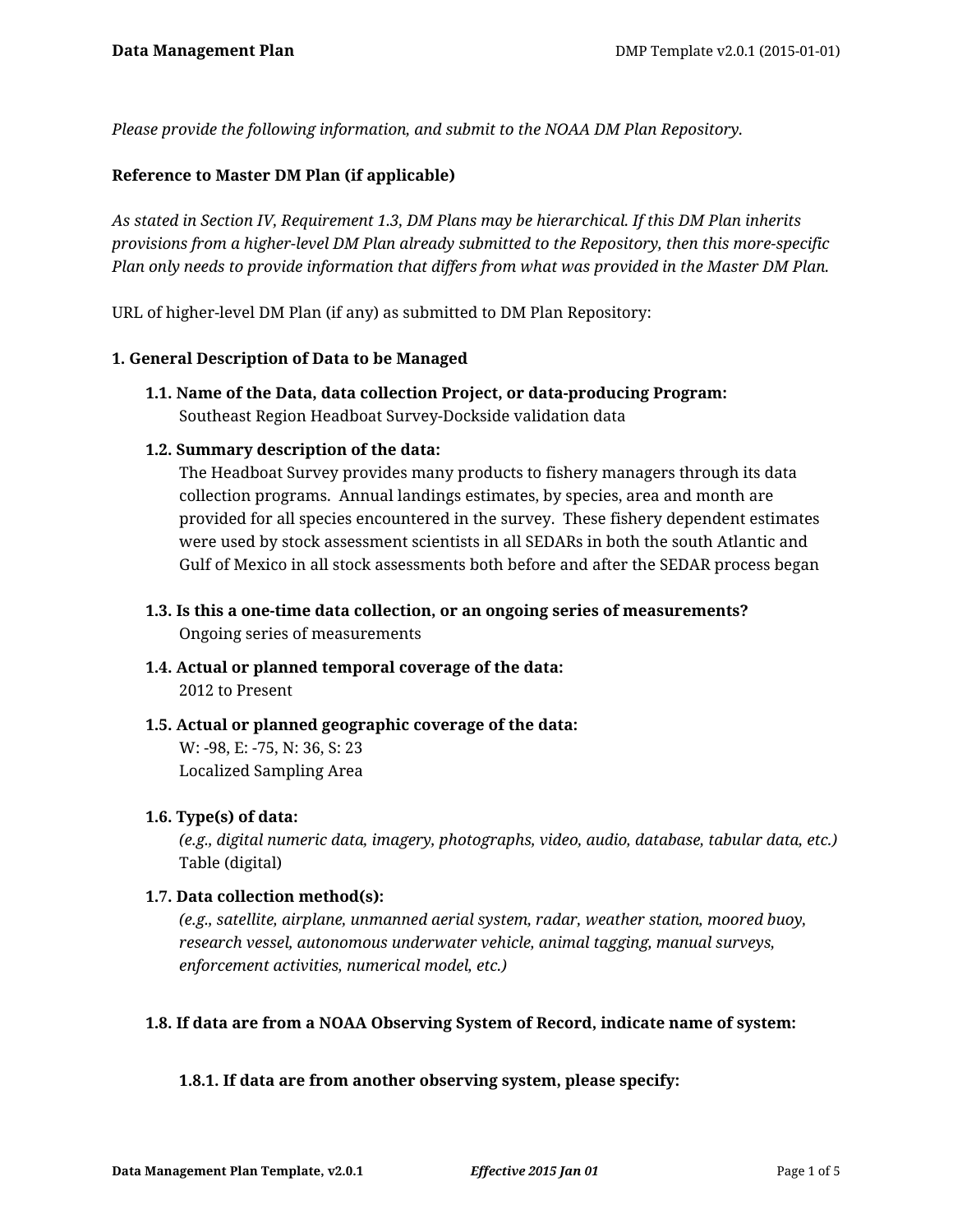# **2. Point of Contact for this Data Management Plan (author or maintainer)**

- **2.1. Name:**
- **2.2. Title:** Metadata Contact
- **2.3. Affiliation or facility:**
- **2.4. E-mail address:**

# **2.5. Phone number:**

# **3. Responsible Party for Data Management**

*Program Managers, or their designee, shall be responsible for assuring the proper management of the data produced by their Program. Please indicate the responsible party below.*

# **3.1. Name:**

Kenneth J Brennan

**3.2. Title:** Data Steward

# **4. Resources**

*Programs must identify resources within their own budget for managing the data they produce.*

# **4.1. Have resources for management of these data been identified?**

No

# **4.2. Approximate percentage of the budget for these data devoted to data management ( specify percentage or "unknown"):**

0

# **5. Data Lineage and Quality**

*NOAA has issued Information Quality Guidelines for ensuring and maximizing the quality, objectivity, utility, and integrity of information which it disseminates.*

# **5.1. Processing workflow of the data from collection or acquisition to making it publicly accessible**

*(describe or provide URL of description):*

Process Steps:

- Data are loaded directly into the Oracle system by port agents. This data is then downloaded for use by limited SRHS personnel. Data are maintained in the Oracle system only, not in separate files. These downloaded files are archived on the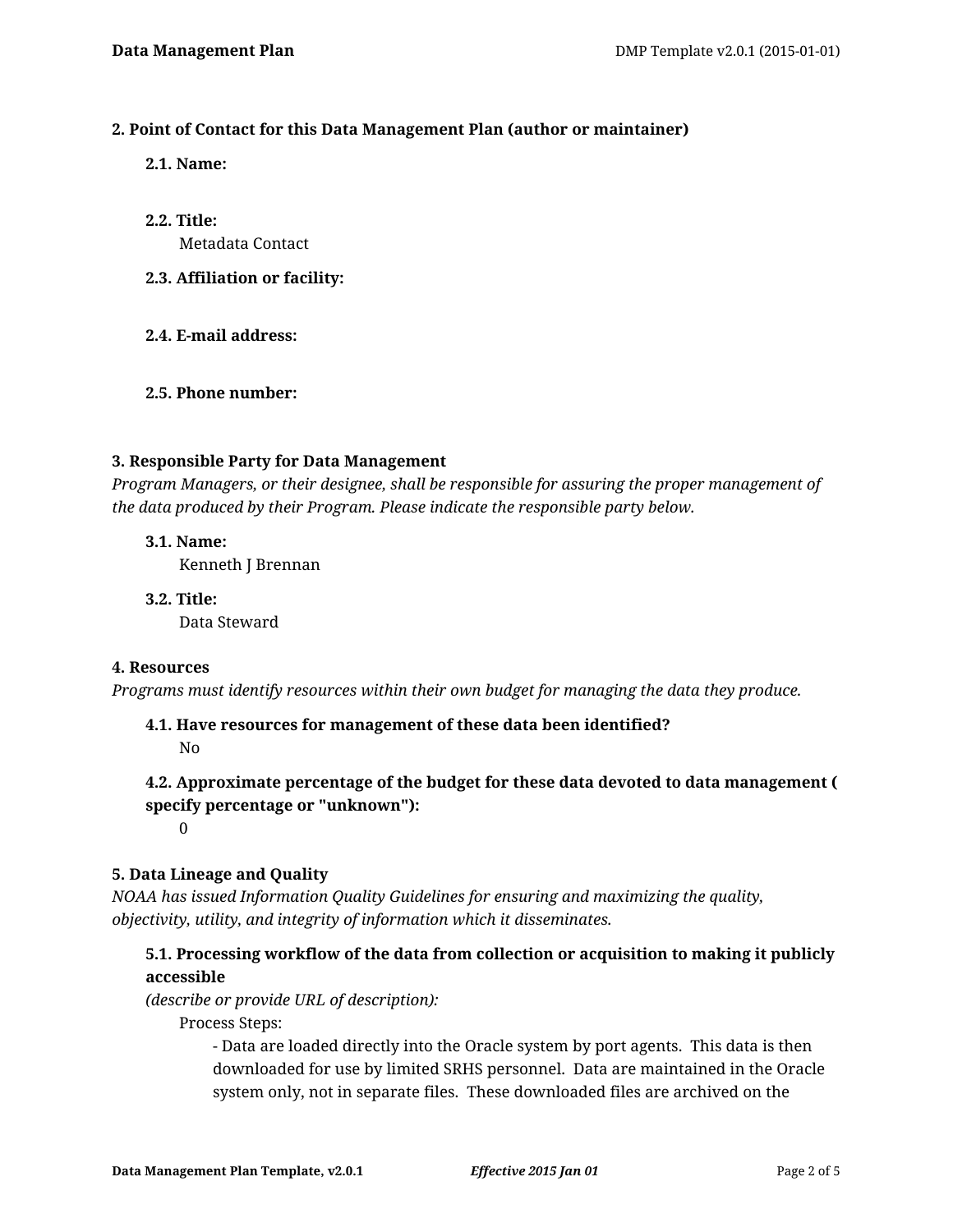NMFS Beaufort NC server.

**5.1.1. If data at different stages of the workflow, or products derived from these data, are subject to a separate data management plan, provide reference to other plan:**

**5.2. Quality control procedures employed (describe or provide URL of description):** National Marine Fisheries Service, Southeast Fishery Science Center, Beaufort Laboratory. 2015. Headboat Data Evaluation. SEDAR41-DW46. SEDAR, North Charleston, SC. 686 pp. Available online at: http://sedarweb.org/s41dw46-headboat-data-evaluation

# **6. Data Documentation**

*The EDMC Data Documentation Procedural Directive requires that NOAA data be well documented, specifies the use of ISO 19115 and related standards for documentation of new data, and provides links to resources and tools for metadata creation and validation.*

- **6.1. Does metadata comply with EDMC Data Documentation directive?** No
	- **6.1.1. If metadata are non-existent or non-compliant, please explain:**

Missing/invalid information:

- 1.7. Data collection method(s)
- 2.1. Point of Contact Name
- 2.4. Point of Contact Email
- **6.2. Name of organization or facility providing metadata hosting:** NMFS Office of Science and Technology
	- **6.2.1. If service is needed for metadata hosting, please indicate:**

# **6.3. URL of metadata folder or data catalog, if known:**

https://www.fisheries.noaa.gov/inport/item/27642

### **6.4. Process for producing and maintaining metadata**

*(describe or provide URL of description):*

Metadata produced and maintained in accordance with the NOAA Data Documentation Procedural Directive: https://nosc.noaa.gov/EDMC/DAARWG/docs/EDMC\_PD-Data\_Documentation\_v1.pdf

### **7. Data Access**

*NAO 212-15 states that access to environmental data may only be restricted when distribution is explicitly limited by law, regulation, policy (such as those applicable to personally identifiable information or protected critical infrastructure information or proprietary trade information) or by security requirements. The EDMC Data Access Procedural Directive contains specific guidance, recommends the use of open-standard, interoperable, non-proprietary web services, provides*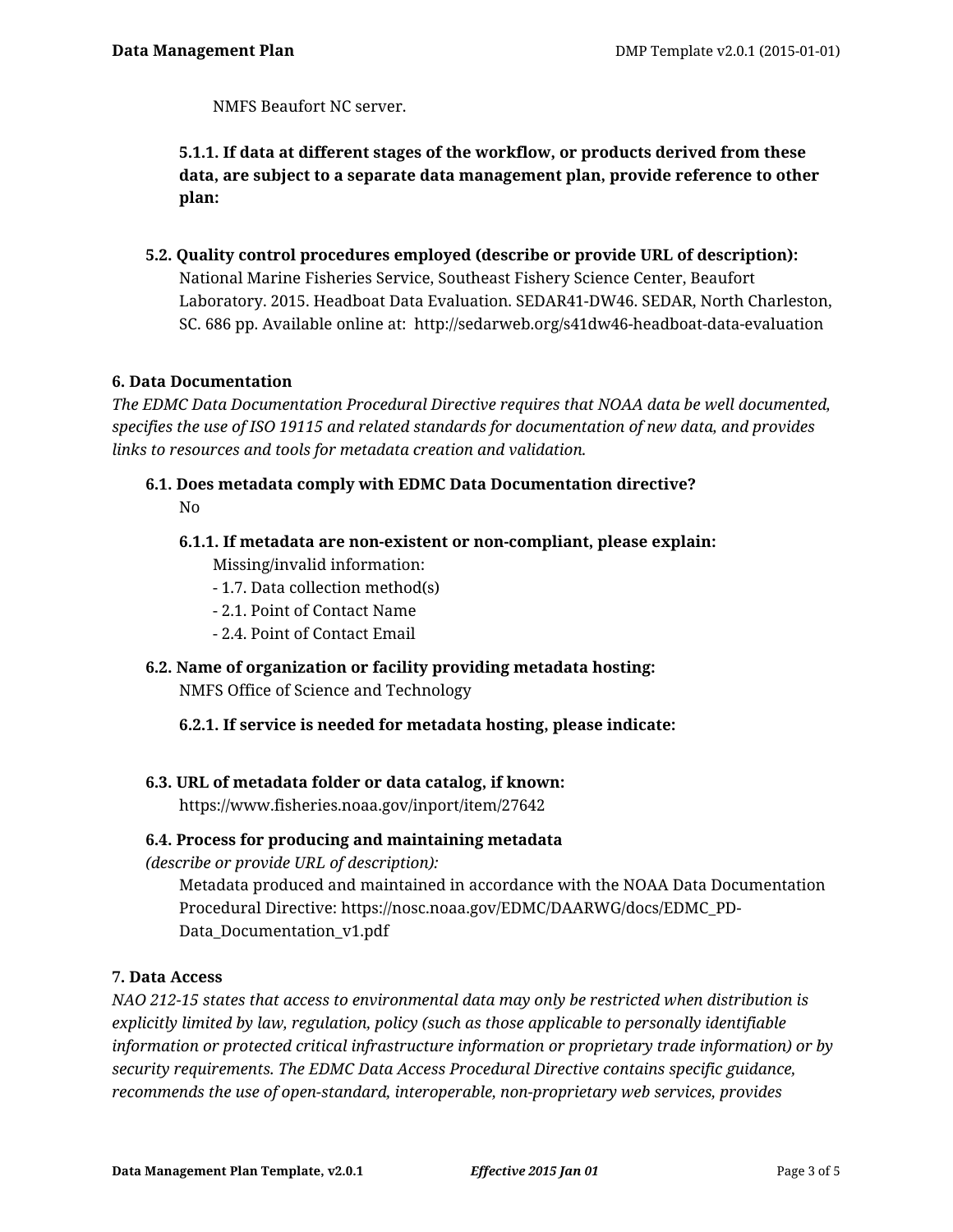*information about resources and tools to enable data access, and includes a Waiver to be submitted to justify any approach other than full, unrestricted public access.*

**7.1. Do these data comply with the Data Access directive?** Yes

**7.1.1. If the data are not to be made available to the public at all, or with limitations, has a Waiver (Appendix A of Data Access directive) been filed?**

# **7.1.2. If there are limitations to public data access, describe how data are protected from unauthorized access or disclosure:**

- **7.2. Name of organization of facility providing data access:** Southeast Fisheries Science Center (SEFSC)
	- **7.2.1. If data hosting service is needed, please indicate:**
	- **7.2.2. URL of data access service, if known:**

# **7.3. Data access methods or services offered:**

Read and sign for NOAA Administrative Order 216-100

Read and sign System Access Application (see URLs)

**7.4. Approximate delay between data collection and dissemination:**

N/A

# **7.4.1. If delay is longer than latency of automated processing, indicate under what authority data access is delayed:**

This data is currently wavered under the current NOAA guidelines for relational databases.

# **8. Data Preservation and Protection**

*The NOAA Procedure for Scientific Records Appraisal and Archive Approval describes how to identify, appraise and decide what scientific records are to be preserved in a NOAA archive.*

# **8.1. Actual or planned long-term data archive location:**

*(Specify NCEI-MD, NCEI-CO, NCEI-NC, NCEI-MS, World Data Center (WDC) facility, Other, To Be Determined, Unable to Archive, or No Archiving Intended)* TO\_BE\_DETERMINED

**8.1.1. If World Data Center or Other, specify:**

# **8.1.2. If To Be Determined, Unable to Archive or No Archiving Intended, explain:**